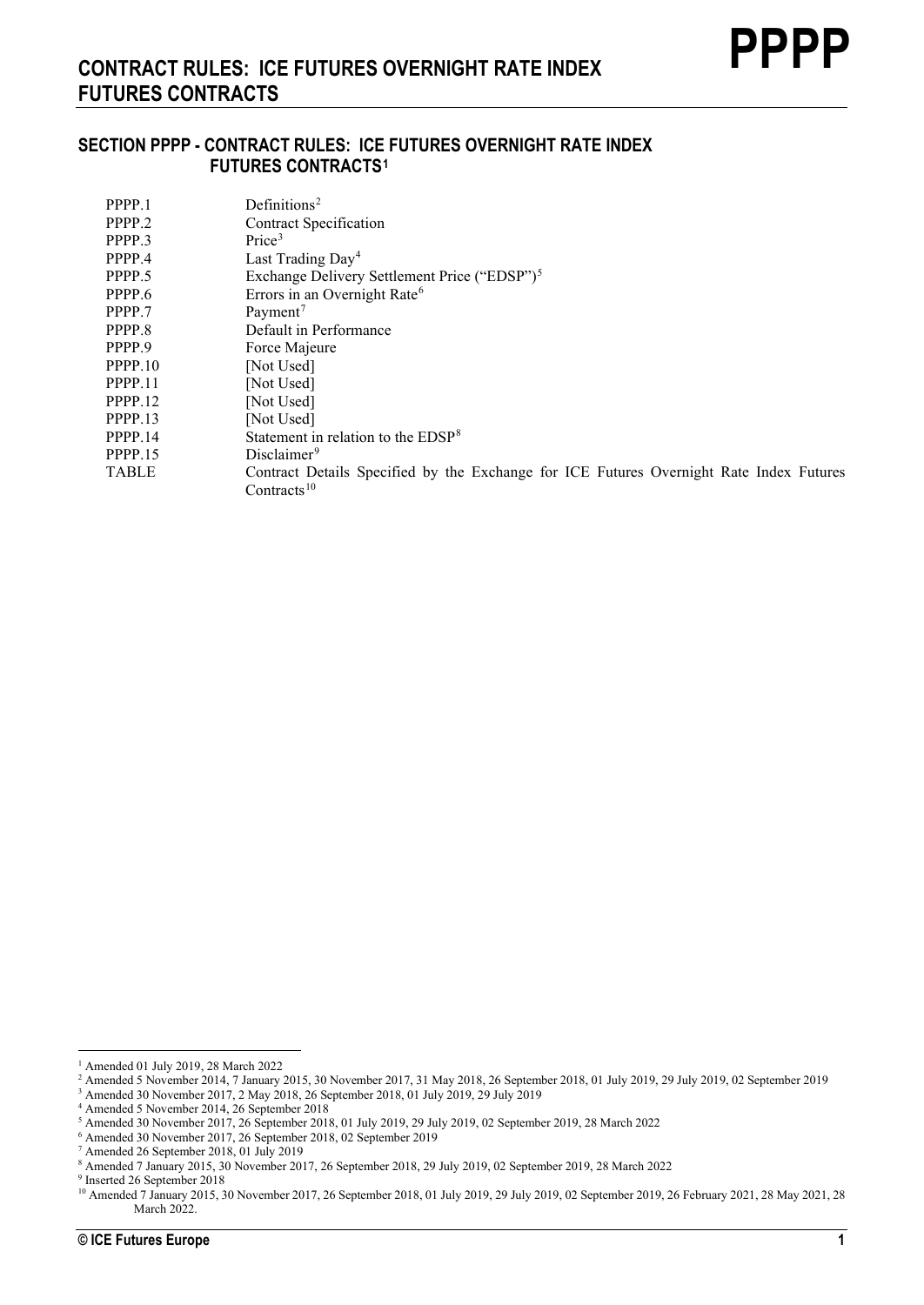# **PPPP.1 DEFINITIONS[11](#page-1-0)**

- (a) Save as otherwise specified herein, words and phrases defined in the Regulations shall have the same meanings in these Contract Rules and in the Administrative Procedures.
- (b) In these Contract Rules and the Administrative Procedures:

| "Administrative Procedures"      | means the administrative procedures at Rule QQQQ implemented by the<br>Exchange for the purposes of these Contract Rules.                                                                                 |
|----------------------------------|-----------------------------------------------------------------------------------------------------------------------------------------------------------------------------------------------------------|
| "Accrual Period"                 | means the period for which quoted rates in the relevant Overnight Rate are<br>included in the determination of the EDSP in respect of a Contract in the<br>Tables in Sections A, B, C and D.              |
| "Benchmark Administrator"        | means the organisation that is responsible for administering, governing and<br>publishing the relevant currency's Overnight Rate.                                                                         |
| "business day"                   | means:                                                                                                                                                                                                    |
|                                  | (i) with respect to Sterling denominated contracts a day on which<br>commercial banks are open for general business in London.                                                                            |
|                                  | (ii) with respect to Euro denominated contracts a day on which the Trans-<br>European Automated Real-Time Gross Settlement Express Transfer<br>(TARGET) System is open.                                   |
|                                  | (iii) with respect to U.S. Dollar denominated contracts a day on which<br>commercial banks are open for general business in New York.                                                                     |
|                                  | (iv) with respect to CHF denominated contracts a day on which<br>commercial banks are open for general business in Zurich.                                                                                |
| "Contract"                       | means a contract made expressly or impliedly under these Contract Rules<br>for the sale and purchase of one or more lots, and "registered Contract"<br>means a Contract registered by the Clearing House. |
| "Contract Multiplier"            | means the factor which, when multiplied by the Rate Index determines the<br>Unit of Trading for a Contract.                                                                                               |
| "delivery month"<br>Regulations. | means each month specified by the Exchange as such pursuant to the                                                                                                                                        |
| "EDSP"                           | means the Exchange Delivery Settlement Price and has the meaning<br>attributed to it in Rule PPPP.5.                                                                                                      |
| "EDSP Rate"                      | has the meaning attributed to it in Rule PPPP.5(b).                                                                                                                                                       |
| "ESTR"                           | means the Euro Short Term Rate (ESTR) as published by the Benchmark<br>Administrator or its agent;                                                                                                        |
| "ESTR rate"                      | means the rate computed by the Benchmark Administrator or its agent with<br>respect to ESTR on a particular business day.                                                                                 |

<span id="page-1-0"></span><sup>&</sup>lt;sup>11</sup> Amended 05 November 2014, 7 January 2015, 30 November 2017, 31 May 2018, 26 September 2018, 01 July 2019, 29 July 2019, 02 September 2019, 28 March 2022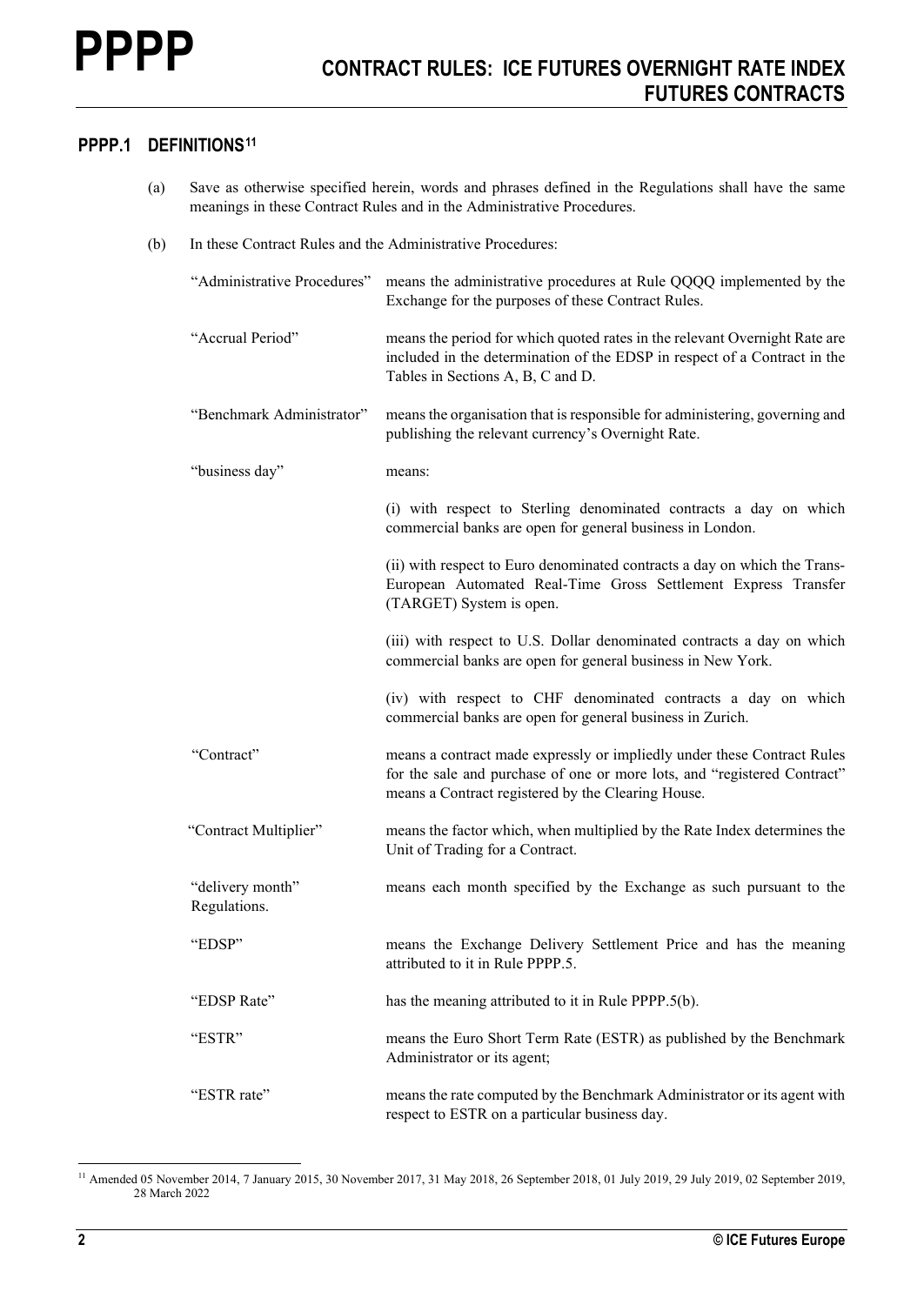| "euro" and "€"      | denote the single currency of the European Union introduced in<br>participating Member States pursuant to their participation in Economic<br>and Monetary Union in the European Union.                                                                                                                              |
|---------------------|---------------------------------------------------------------------------------------------------------------------------------------------------------------------------------------------------------------------------------------------------------------------------------------------------------------------|
| "First Accrual Day" | means the first day in the Accrual Period for the Contracts in the Table<br>Sections A, B, C and D. With respect to the Contract in Section B Table<br>(ii) Section C Table (ii) and Section D, the month in which the First<br>Accrual Day falls also denotes the nomenclature for the Contract Delivery<br>Month. |
| "Last Accrual Day"  | means the last day in the Accrual Period for the Contracts in the Contract<br>Tables in Sections A, B, C and D.                                                                                                                                                                                                     |
| "Last Trading Day"  | means, in respect of a delivery month, the last business day in the calendar<br>month (subject to Rule PPPP.4).                                                                                                                                                                                                     |
| " $lot"$            | means the unit of trading in respect of a Contract.                                                                                                                                                                                                                                                                 |
| "Overnight Rate"    | means the rate of interest of overnight secured or unsecured lending<br>transactions calculated on each business day by the relevant Benchmark<br>Administrator in the relevant currency i.e. the ESTR rate, the SONIA rate,<br>the SOFR rate or the SARON rate, as the case may be.                                |
| "Member State"      | means a member of the European Union.                                                                                                                                                                                                                                                                               |
| "SARON"             | means the Swiss Average Rate Overnight as published by the Benchmark<br>Administrator or its agent.                                                                                                                                                                                                                 |
| "SARON rate"        | means the rate computed by the Benchmark Administrator or its agent<br>with respect to SARON on a particular business day.                                                                                                                                                                                          |
| "Settlement Day"    | means:                                                                                                                                                                                                                                                                                                              |
|                     | (i)<br>with respect to a Contract to which Section A Table (i) applies,<br>the second business day after the Last Trading Day.                                                                                                                                                                                      |
|                     | with respect to a Contract to which Section B Table (i) and Table<br>(ii)<br>(ii) applies, the second business day after the Last Trading Day.                                                                                                                                                                      |
|                     | (iii)<br>With respect to a Contract to which Section C Table (i) and Table<br>(ii) applies, the second business day after the Last Trading Day.                                                                                                                                                                     |
|                     | With respect to a Contract to which Section D Table (i) applies,<br>(iv)<br>the first business day after the Last Trading Day.                                                                                                                                                                                      |
| "SOFR"              | means the Secured Overnight Financing Rate index as published by the<br>Benchmark Administrator or its agent;                                                                                                                                                                                                       |
| "SOFR rate"         | means the rate computed by the Benchmark Administrator or its agent with<br>respect to SOFR on a particular business day.                                                                                                                                                                                           |
| "SONIA"             | means the Sterling Overnight Index Average as published by the<br>Benchmark Administrator or its agent.                                                                                                                                                                                                             |
| "SONIA rate"        | means the rate computed by the Benchmark Administrator or its agent with<br>respect to SONIA on a particular business day.                                                                                                                                                                                          |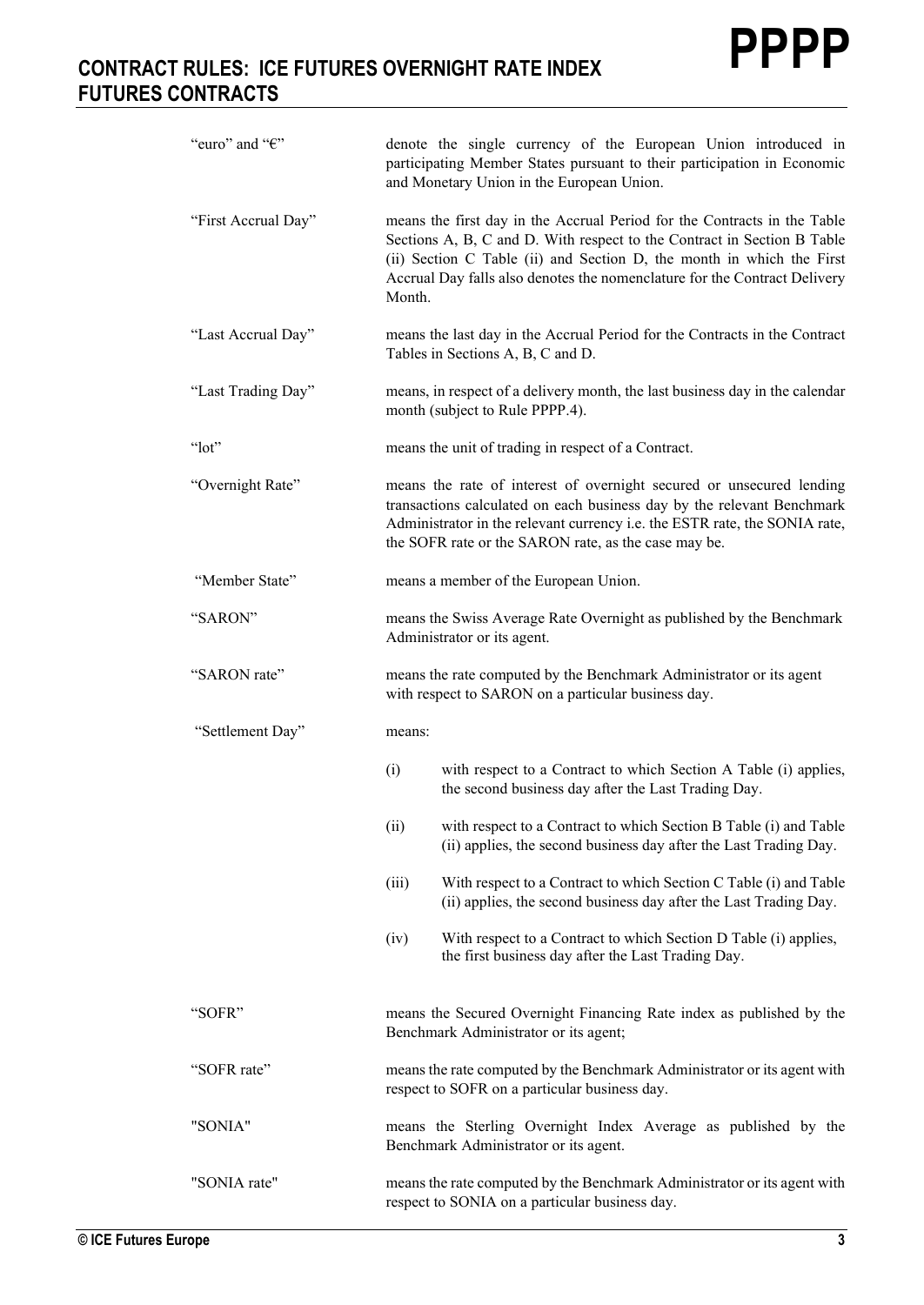| "Sterling" and " $\mathbf{\hat{E}}$ " | means the lawful currency of the United Kingdom. |
|---------------------------------------|--------------------------------------------------|
| "Swiss franc" and "CHF"               | means the lawful currency of Switzerland.        |

"U.S. Dollar" and "\$" means the lawful currency of the United States.

(c) [Not used]

# **PPPP.2 CONTRACT SPECIFICATION**

(a) Each Contract shall be for one or more lots for the delivery month specified.

#### **PPPP.3 PRICE[12](#page-3-0)**

- (a) Bids and offers shall be quoted as a Rate Index with a minimum price movement that is specified by the Exchange in the relevant table in Section A, B, C and D.
- (b) One "Rate Index" point shall have a value equal to the Contract Multiplier value as specified by the Exchange in the relevant table in Section A, B, C and D.

# **PPPP.4 LAST TRADING DAY[13](#page-3-1)**

- (a) On the Last Trading Day, trading in Contracts for the relevant delivery month shall cease at such time as may be specified in the Administrative Procedures.
- (b) If, at any time after the close of trading two business days prior to the day which would have been the Last Trading Day in respect of a delivery month, it becomes known to the Exchange that the day which would have been the Last Trading Day will not be a business day, then the business day immediately preceding such day shall become the Last Trading Day in respect of that delivery month and the Exchange shall publish a notice posted on the Market to that effect.

# **PPPP.5 EXCHANGE DELIVERY SETTLEMENT PRICE ("EDSP")[14](#page-3-2)**

- (a) The EDSP shall be calculated by reference to a rate (the "EDSP Rate"), specified in or pursuant to this Rule PPPP.5, which shall be calculated by reference to the Overnight Rate as calculated and published in respect of each business day during the Accrual Period.
- (b) Subject to Rule PPPP.5(c), the EDSP Rate calculation shall be:
	- (i) In respect of the One Month ESTR Index Futures Contract, as expressed in Section A Table (i).
	- (ii) In respect of the One Month SONIA Indexed Contract, as expressed in Section B Table (i).
	- (iii) In respect of the Three Month SONIA Indexed Contract, as expressed in Section B Table (ii).
	- (iv) In respect of the One Month SOFR Indexed Contract, as expressed in Section C Table (i).

<span id="page-3-0"></span><sup>12</sup> Amended 30 November 2017, 2 May 2018, 26 September 2018, 01 July 2019, 29 July 2019

<span id="page-3-1"></span><sup>13</sup> Amended 5 November 2014, 26 September 2018

<span id="page-3-2"></span><sup>&</sup>lt;sup>14</sup> Amended 30 November 2017, 31 May 2018, 26 September 2018, 01 July 2019, 29 July 2019, 02 September 2019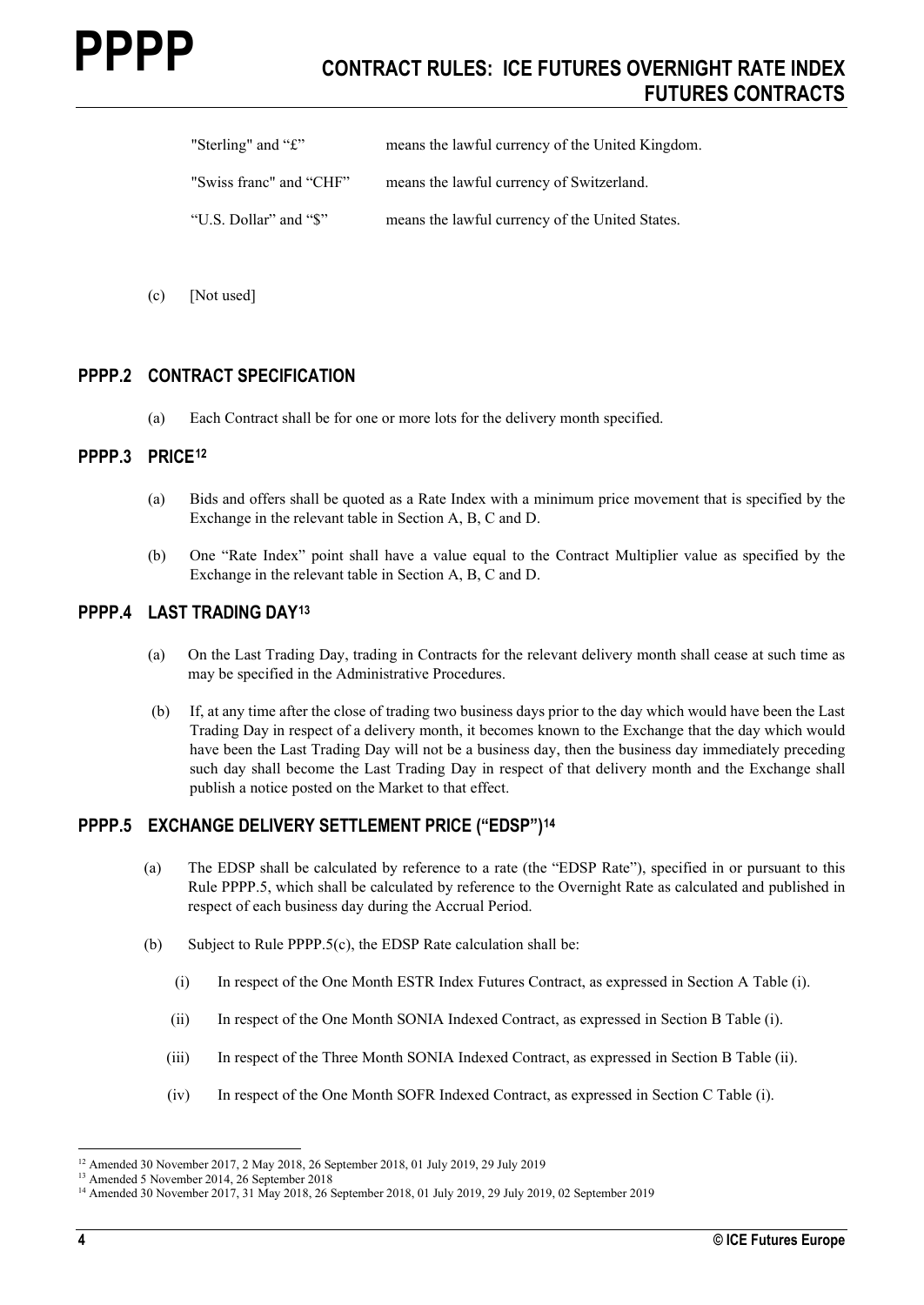- (v) In respect of the Three Month SOFR Indexed Contract, as expressed in Section C Table (ii).
- (vi) In respect of the Three Month SARON Indexed Contract, as expressed in Section D Table (i).
- (c) The Exchange may at its discretion resolve, prior to five business days prior to the commencement of the Accrual Period in respect of a delivery month, that the reference rate used to determine the EDSP Rate in accordance with Rule PPPP.5(b)(i), PPPP.5(b)(ii), PPPP.5(b)(iii), PPPP.5(b)(iv), PPPP.5(v) and PPPP.5(b)(vi) shall be a rate other than the ESTR, SONIA,SOFR and SARON respectively and subject always to the proviso that the EDSP rate shall be calculated with reference to over-night interest rates in the relevant currency, as the case may be, generally available during the Accrual Period. Any such determination by the Exchange shall be the subject of a notice posted on the Market.
- (d) The EDSP shall be a figure calculated in accordance with the formula:

100.00 - numerical value of R

where  $R =$  the EDSP Rate, except as provided in Rule PPPP.5(e).

- (e) With respect to PPPP.5(b)(i) where the EDSP Rate is not an exact multiple of0.0001, it will be rounded to the nearest 0.0001 or, where the EDSP Rate is an exact uneven multiple of 0.00005, to the nearest lower 0.0001. With respect to PPPP.5(b)(ii) and PPPP.5(b)(iii), where the EDSP Rate is not an exact multiple of 0.0001, it will be rounded to the nearest 0.0001 or, where the EDSP Rate is greater than or equal to 0.00005, it will be rounded up to the nearest 0.0001. With respect to PPPP.5(b)(iv) and PPPP.5(b)(v) where the EDSP Rate is not an exact multiple of 0.00001, it will be rounded to the nearest 0.00001 or, where the EDSP Rate is greater than or equal to 0.000005, it will be rounded up to the nearest  $0.00001$ . With respect to PPPP5(b)(vi) where the EDSP Rate is not an exact multiple of 0.00001, it will be rounded to the nearest 0.00001 or, where the EDSP Rate is an exact uneven multiple of 0.000005, to the nearest lower 0.00001.
- (f) The Exchange shall publish a provisional EDSP and the final EDSP at such times as are specified in the Administrative Procedures. The final EDSP shall be final and binding for all purposes.

#### **PPPP.6 ERRORS IN AN OVERNIGHT RATE[15](#page-4-0)**

- (a) If not later than thirty minutes after the provisional EDSP for a particular delivery month is first published, any member of the Exchange notifies Exchange officials of, or there otherwise comes to the attention of Exchange officials, an alleged or apparent error in a relevant Overnight Rate due to any cause whatsoever, then Exchange officials shall request the relevant Benchmark Administrator to investigate such alleged or apparent error. If the relevant Benchmark Administrator corrects a relevant Overnight Rate affected thereby, Exchange officials shall calculate or re-calculate (as the case may be) the EDSP Rate and the EDSP in accordance therewith. No correction shall be accepted and no re-calculation of the EDSP Rate and EDSP shall be made by Exchange officials in respect of any error notified to Exchange officials or coming to their attention after the expiry of such thirty minute period.
- (b) No correction to an Overnight Rate shall be accepted and no re-calculation of the EDSP shall be made other than as may be allowed for in Rule PPPP.6(a).
- (c) Neither the Exchange nor Exchange officials shall have any liability whatsoever in respect of any decision as to whether or not to correct an Overnight Rate or as to the amount of any correction, or as to whether or not to re-calculate the EDSP.

# **PPPP.7 PAYMENT[16](#page-4-1)**

<span id="page-4-0"></span><sup>15</sup> Amended 30 November 2017, 26 September 2018, 02 September 2019, 28 March 2022

<span id="page-4-1"></span><sup>&</sup>lt;sup>16</sup> Amended 26 September 2018, 01 July 2019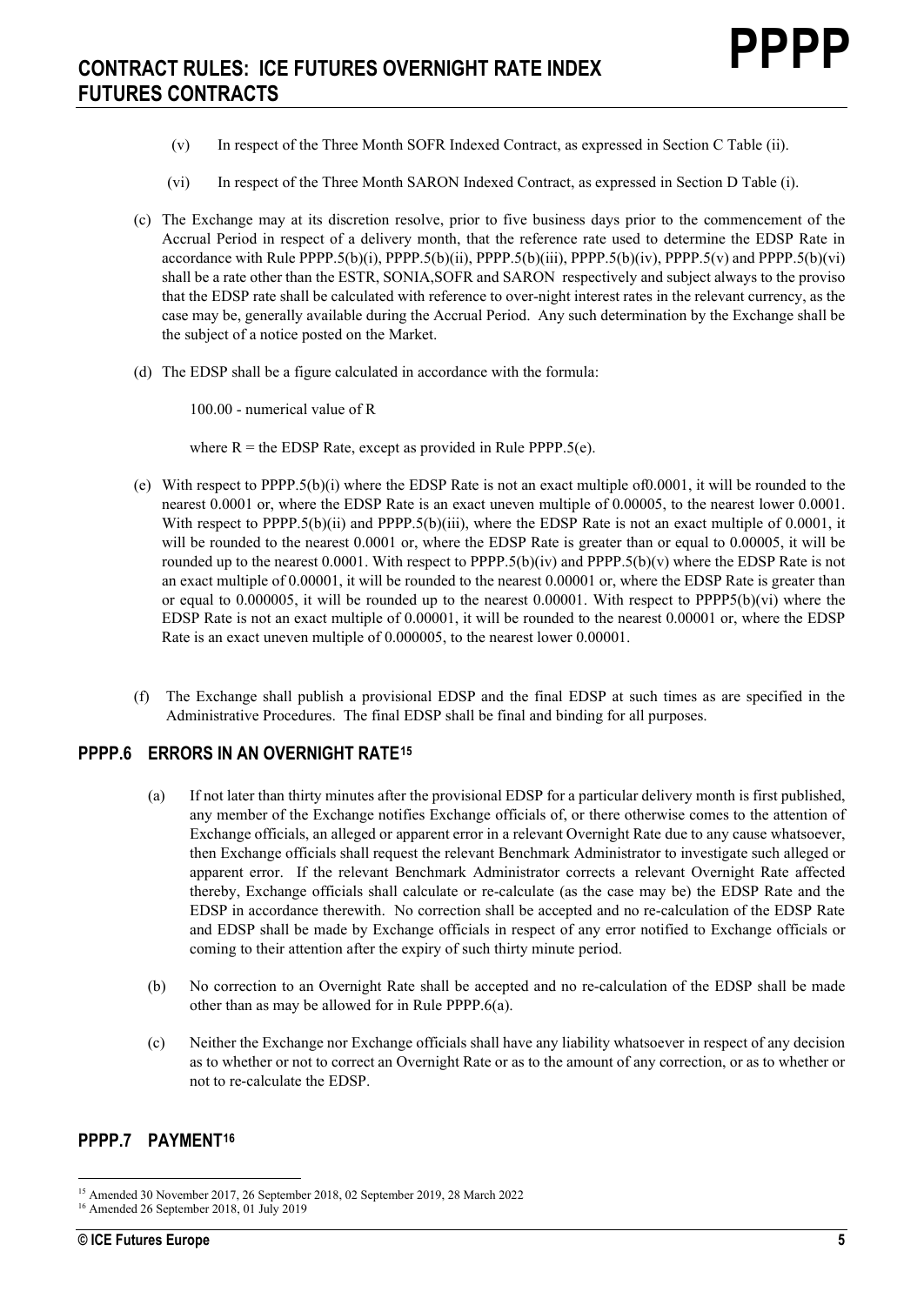- (a) In respect of each lot comprised in a Contract the following payments shall be made by the time on the Settlement Day specified by the Exchange in the Administrative Procedures:
	- (i) where the EDSP exceeds the Contract price, payment by the Seller to the Clearing House or payment by the Clearing House to the Buyer, or both (as the case may require), and
	- (ii) where the Contract price exceeds the EDSP, payment by the Buyer to the Clearing House or payment by the Clearing House to the Seller, or both (as the case may require),

of an amount calculated by multiplying the difference in Rate Index points between the EDSP and the Contract price by the value of the Contract Multiplier as specified in the relevant table in Section A, B or C.

# **PPPP.8 DEFAULT IN PERFORMANCE**

- (a) A Buyer or Seller other than the Clearing House shall be in default in performance where:
	- (i) he fails to fulfil in accordance with these Contract Rules, the Regulations and the Administrative Procedures and the Clearing House Rules his obligations under a Contract by the time and in the manner prescribed; or
	- (ii) he fails to pay any sum due to the Clearing House in respect of a registered Contract by the time specified in these Contract Rules or in the Administrative Procedures or under the Regulations; or
	- (iii) in the reasonable opinion of the Clearing House he is otherwise in default.
- (b) Subject to the default rules of the Clearing House, in the event of a default in performance by a Buyer or a Seller in respect of a registered Contract, the Exchange shall, at the request of the Clearing House, forthwith fix a price for invoicing back and each lot in issue shall be invoiced back at that price. Such price may at the Exchange's absolute discretion take account of any compensation that the Exchange may consider should be paid by or to the Buyer or Seller, as applicable.

# **PPPP.9 FORCE MAJEURE**

(a) Subject to any steps taken at any time by the Exchange under emergency powers in the Regulations and subject to the default rules of the Clearing House, a Seller or a Buyer shall be liable to perform his obligations in respect of a lot comprised in a Contract by the due time therefor, notwithstanding that he may be or is likely to be prevented from so doing by any event beyond his reasonable control including without limitation, any act of God, strike, lockout, war, armed conflict, use of force by authority of the United Nations, fire, riot or civil commotion, combination of workmen, act of terrorism, breakdown of machinery, unavailability or restriction of computer or data processing facilities or energy supplies or bank transfer systems.

# **PPPP.10 [NOT USED]**

- **PPPP.11 [NOT USED]**
- **PPPP.12 [NOT USED]**
- **PPPP.13 [NOT USED]**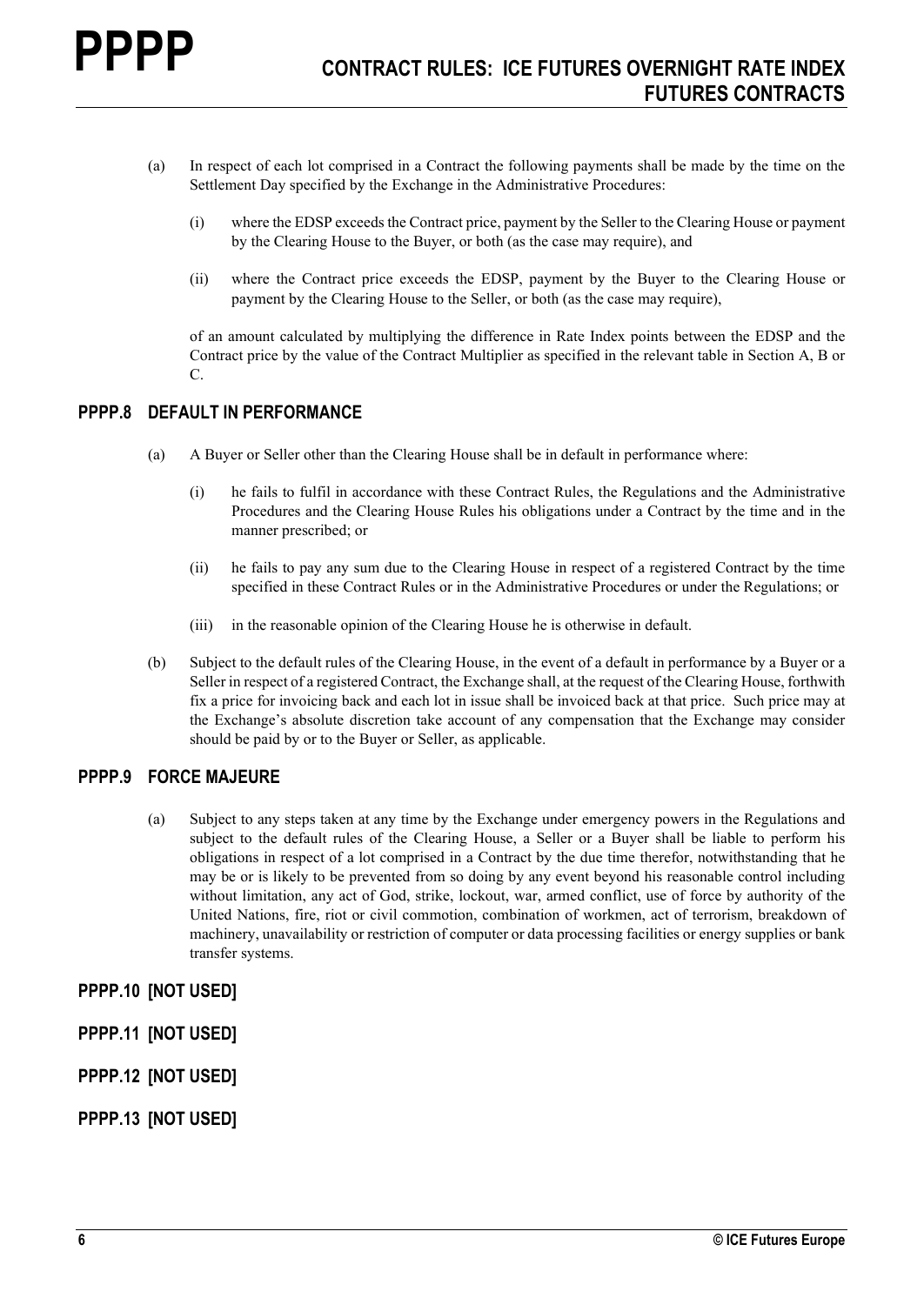# **PPPP.14 STATEMENT IN RELATION TO THE EDSP[17](#page-6-0)**

(a) The Exchange draws the following statement to the attention of potential users of its One Month ESTR Index Futures Contract. Members should ensure that their clients are made aware of the statement.

"Statement in relation to the EDSP

The Exchange Delivery Settlement Price ("EDSP") of the One Month ESTR Index Futures Contract is calculated on the basis of the relevant ESTR rate as described in the relevant Contract Rule. Potential users of the One Month ESTR Index Futures Contract made available on ICE Futures Europe should familiarise themselves with the relevant Contract Rules of the One Month ESTR Index Futures Contract. Potential users should note that, whilst the relevant ESTR rates are publicly available, the detailed calculation procedures in relation to those rates are not published.

Potential users should be aware that ESTR rates to be used in the calculation of a final EDSP will be amended only where the Benchmark Administrator indicates to the Exchange that there is an error before the Exchange publishes that final EDSP. In that event, and subject to the relevant Contract Rules of the One Month ESTR Index Futures Contract, the requisite corrections to all relevant ESTR rates will be made in order to calculate such final EDSP.

The contracts have a standardised Rate Index point value so that, for hedging purposes, a calculation will need to be made in relation to the hedge ratio to take into account any mismatch between the Rate Index exposure and the actual basis point value of the position being hedged, determined by the actual number of days in the accrual period."

(b) The Exchange draws the following statement to the attention of potential users of its One Month SONIA Indexed Contract and Three Month SONIA Indexed Contract (collectively "SONIA Indexed Contracts"). Members should ensure that their clients are made aware of the statement.

"Statement in relation to the EDSP

The Exchange Delivery Settlement Price ("EDSP") of the SONIA Indexed Contracts is calculated on the basis of the relevant SONIA rates as described in the relevant Contract Rule. Potential users of the SONIA Indexed Contracts made available on ICE Futures Europe should familiarise themselves with the relevant Contract Rules of the SONIA Indexed Contracts. Potential users should note that, whilst the relevant SONIA rates are publicly available, the detailed calculation procedures in relation to those rates are not published.

Potential users should be aware that SONIA rates to be used in the calculation of a final EDSP will be amended only where the Benchmark Administrator indicates to the Exchange that there is an error in such SONIA rates before the Exchange publishes that final EDSP. In that event, and subject to the relevant Contract Rules of the respective SONIA Indexed Contract, the requisite corrections to all relevant SONIA rates will be made in order to calculate such final EDSP.

The contracts have a standardised Rate Index point value so that, for hedging purposes, a calculation will need to be made in relation to the hedge ratio to take into account any mismatch between the Rate Index exposure and the actual basis point value of the position being hedged, determined by the actual number of days in the accrual period."

(c) The Exchange draws the following statement to the attention of potential users of its One Month SOFR Indexed Contract and Three Month SOFR Indexed Contract (collectively "SOFR Indexed Contracts"). Members should ensure that their clients are made aware of the statement.

<span id="page-6-0"></span><sup>17</sup> Amended 7 January 2015, 30 November 2017, 31 May 2018, 26 September 2018, 01 July 2019, 29 July 2019, 02 September 2019, 28 March 2022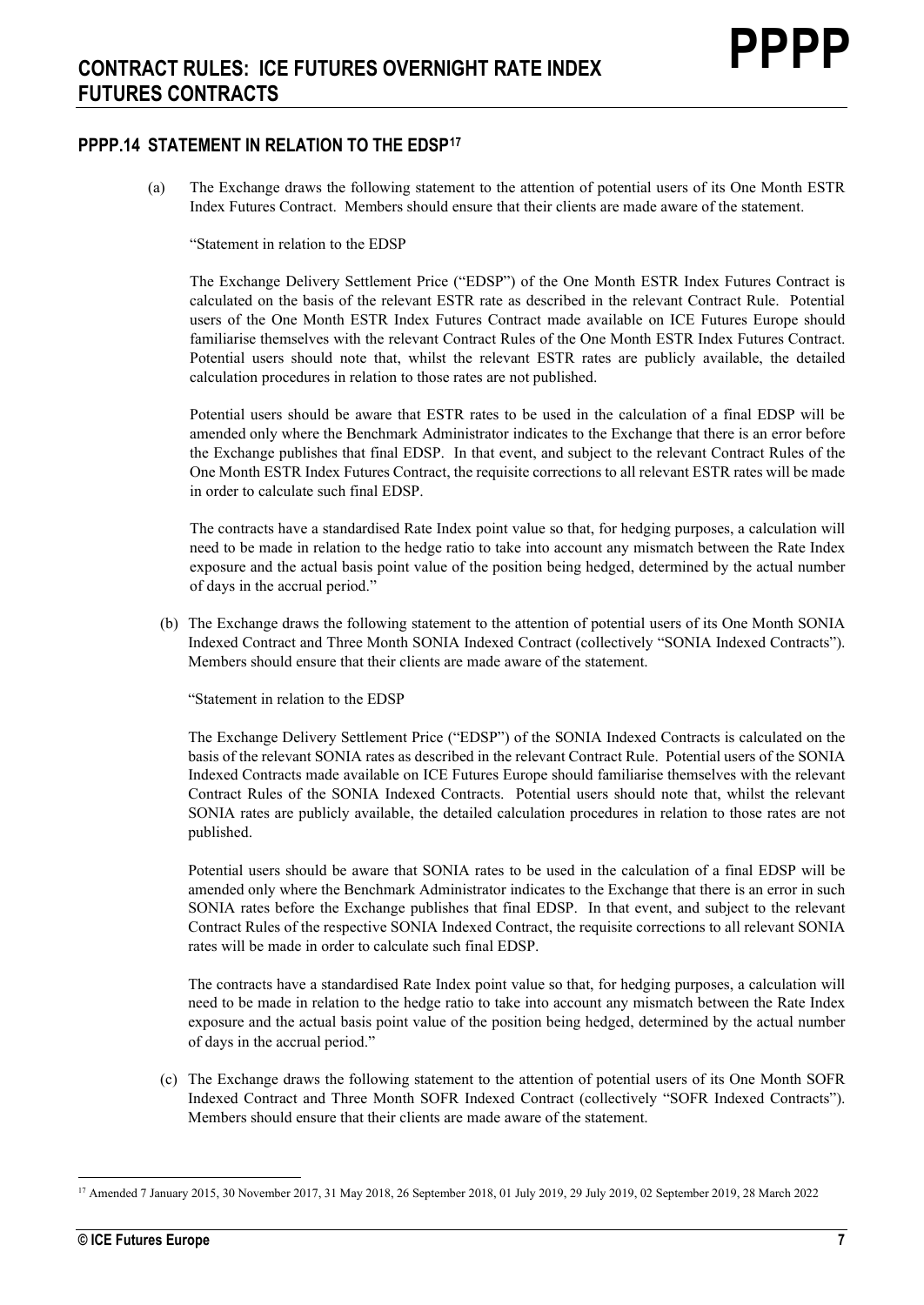"Statement in relation to the EDSP

The Exchange Delivery Settlement Price ("EDSP") of the SOFR Indexed Contracts is calculated on the basis of the relevant SOFR rates as described in the relevant Contract Rule. Potential users of the SOFR Indexed Contracts made available on ICE Futures Europe should familiarise themselves with the relevant Contract Rules of the SOFR Indexed Contracts. Potential users should note that, whilst the relevant SOFR rates are publicly available, the detailed calculation procedures in relation to those rates are not published.

Potential users should be aware that SOFR rates to be used in the calculation of a final EDSP will be amended only where the Benchmark Administrator indicates to the Exchange that there is an error in such SOFR rates before the Exchange publishes that final EDSP. In that event, and subject to the relevant Contract Rules of the respective SOFR Indexed Contract, the requisite corrections to all relevant SOFR rates will be made in order to calculate such final EDSP.

The contracts have a standardised Rate Index point value so that, for hedging purposes, a calculation will need to be made in relation to the hedge ratio to take into account any mismatch between the Rate Index exposure and the actual basis point value of the position being hedged, determined by the actual number of days in the accrual period."

(d) The Exchange draws the following statement to the attention of potential users of its Three Month SARON Indexed Contract. Members should ensure that their clients are made aware of the statement.

"Statement in relation to the EDSP

The Exchange Delivery Settlement Price ("EDSP") of the SARON Indexed Contracts is calculated on the basis of the relevant SARON rate as described in the relevant Contract Rule. Potential users of the SARON Indexed Contract made available on ICE Futures Europe should familiarise themselves with the relevant Contract Rules of the SARON Indexed Contracts. Potential users should note that, whilst the relevant SARON rate is publicly available, the detailed calculation procedures in relation to those rates are not published.

Potential users should be aware that SARON rates to be used in the calculation of a final EDSP will be amended only where the Benchmark Administrator indicates to the Exchange that there is an error in such SARON rates before the Exchange publishes that final EDSP. In that event, and subject to the relevant Contract Rules of the respective SARON Indexed Contract, the requisite corrections to all relevant SARON rates will be made in order to calculate such final EDSP.

The contracts have a standardised basis point value so that, for hedging purposes, a calculation will need to be made in relation to the hedge ratio to take into account any mismatch between the standardised basis point value and the actual basis point value of the position being hedged, determined by the actual number of days in the accrual period."

#### **PPPP.15 DISCLAIMER[18](#page-7-0)**

Where applicable in these Contract Rules, the Overnight Rate is used under license from the relevant Benchmark Administrator. The use of such Overnight Rate does not imply or express any approval or endorsement by the Benchmark Administrator of the products listed on the Exchange. In most cases, the Overnight Rate is a registered trademark of the Benchmark Administrator.

<span id="page-7-0"></span><sup>18</sup> Inserted 26 September 2018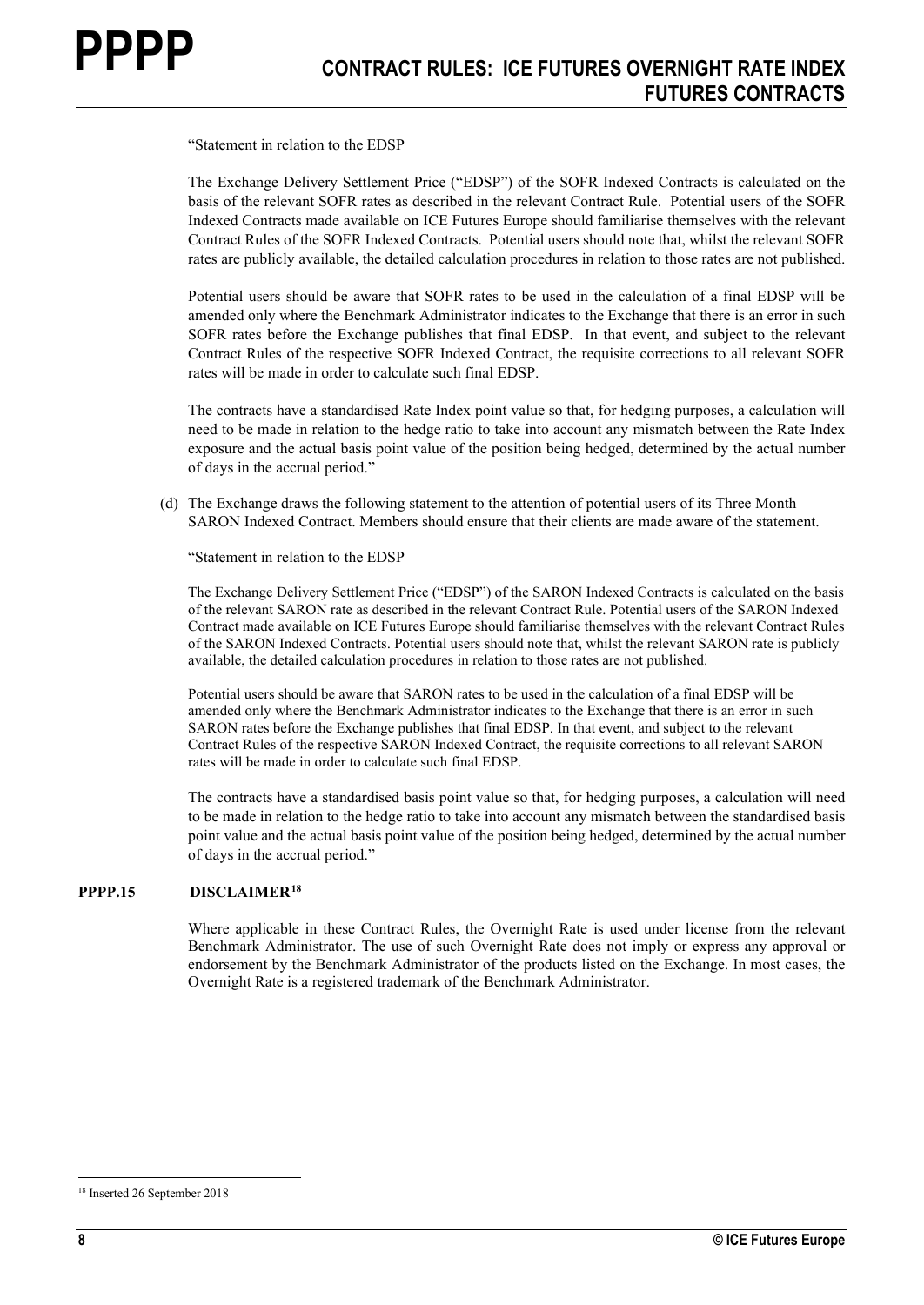# **PPPP**

# **CONTRACT RULES: ICE FUTURES OVERNIGHT RATE INDEX FUTURES CONTRACTS**

# **CONTRACT DETAILS SPECIFIED BY THE EXCHANGE FOR ICE FUTURES OVERNIGHT RATE INDEX FUTURES CONTRACTS[19](#page-8-0)**

# **SECTION A: ESTR RATE INDEX FUTURES CONTRACTS**

| Contract                                        | <b>One Month ESTR</b>                                                                                                                                                                                              |
|-------------------------------------------------|--------------------------------------------------------------------------------------------------------------------------------------------------------------------------------------------------------------------|
| <b>Overnight Rate</b>                           | <b>ESTR</b>                                                                                                                                                                                                        |
|                                                 |                                                                                                                                                                                                                    |
| <b>Currency specified by the Exchange</b>       | Euro $\epsilon$                                                                                                                                                                                                    |
| Period specified by the Exchange                | One Month                                                                                                                                                                                                          |
| Unit of trading                                 | €2,500 * Rate Index                                                                                                                                                                                                |
| <b>Delivery months</b>                          | All calendar months                                                                                                                                                                                                |
| No. of delivery months available for<br>trading | A maximum of twenty four consecutive months                                                                                                                                                                        |
| <b>Contract Multiplier</b>                      | €2,500                                                                                                                                                                                                             |
| Minimum price movement<br>(Value)               | Front delivery month: $0.0025$ ( $6.25$ )<br>All other delivery months: $0.005(612.50)$                                                                                                                            |
| <b>Minimum EDSP Price Increment</b>             | 0.0001                                                                                                                                                                                                             |
| Rate Index <sup>20</sup>                        | 100,0000 minus the numerical value of the EDSP Rate                                                                                                                                                                |
| <b>First Accrual Day</b>                        | The first calendar day of the Delivery Month                                                                                                                                                                       |
| <b>Last Accrual Day</b>                         | The last calendar day of the Delivery Month                                                                                                                                                                        |
| <b>Last Trading Day</b>                         | The last business day of the Calendar Month                                                                                                                                                                        |
| <b>EDSP</b> Rate                                | EDSP Rate shall be the arithmetic average of the daily ESTR rate for the delivery month:                                                                                                                           |
|                                                 | EDSP Rate = $\left[\frac{\sum_{i=1}^{n} E_i}{N}\right] \times 100$                                                                                                                                                 |
|                                                 | where:                                                                                                                                                                                                             |
|                                                 | $E_i$ = the <i>i</i> <sup>th</sup> ESTR rate of the Accrual Period, expressed in such a way that for a rate of 1%<br>per annum, $E_i$ =0.01.                                                                       |
|                                                 | the total number of calendar days in the Accrual Period; and<br>$N =$                                                                                                                                              |
|                                                 | for calendar days on which the ESTR rate is not computed (e.g., Saturdays, Sundays and bank<br>holidays) the rate shall be the rate determined on the most recent business day for which a rate<br>was determined. |
|                                                 |                                                                                                                                                                                                                    |

<span id="page-8-0"></span><sup>&</sup>lt;sup>19</sup> Amended 7 January 2015, 30 November 2017, 2 May 2018, 31 May 2018, 26 September 2018, 01 July 2019, 29 July 2019, 02 September 2019, 26 February 2021, 28 May 2021, 28 March 2022.<br><sup>20</sup> For an EDSP Rate of 2.000% p.a., the Rate Index would be 98.000 (i.e. 100.000 - 2.000).

<span id="page-8-1"></span>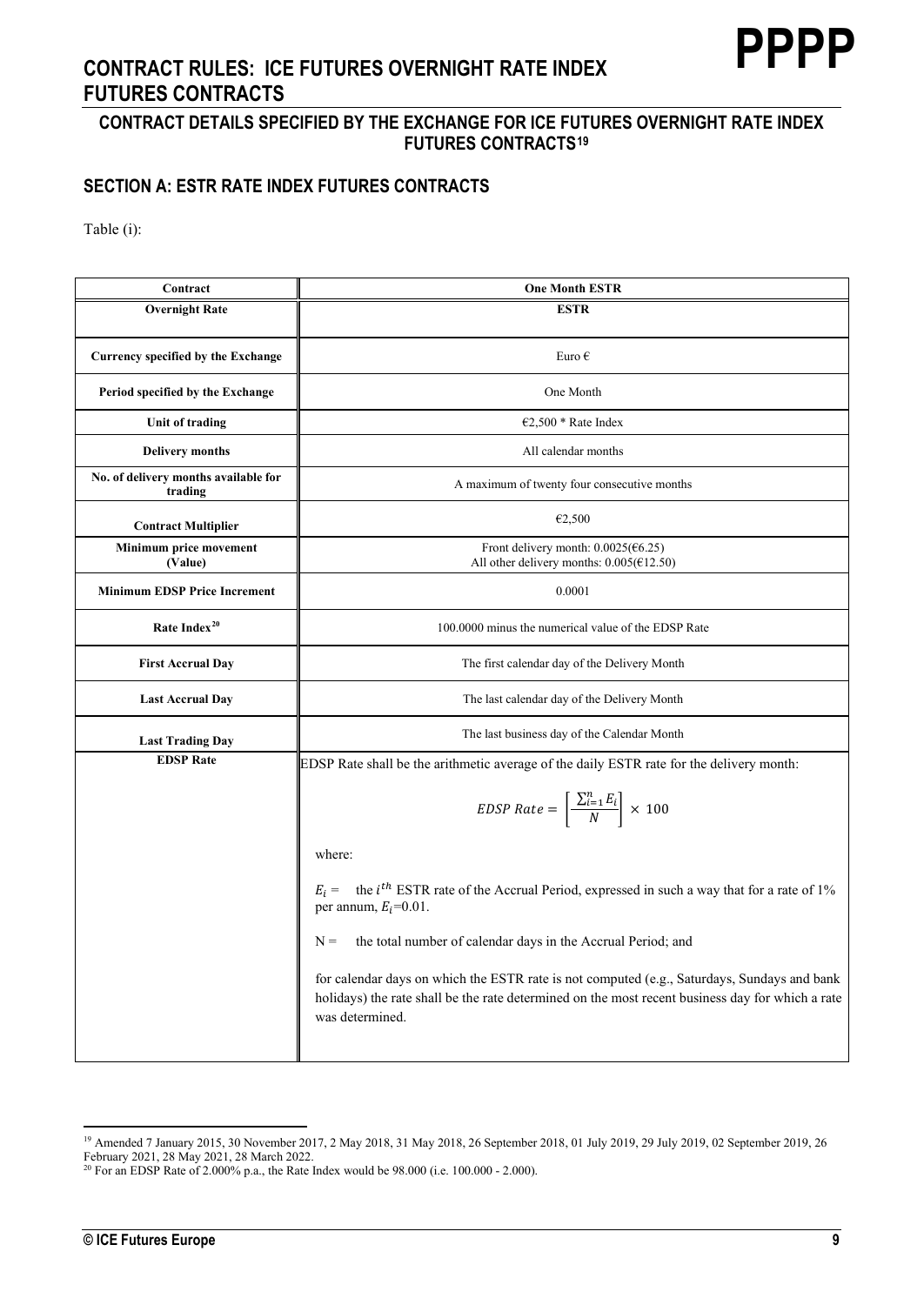# **SECTION B: SONIA INDEX FUTURES**

| Contract                                        | <b>One Month SONIA</b>                                                                                                                                                                                           |
|-------------------------------------------------|------------------------------------------------------------------------------------------------------------------------------------------------------------------------------------------------------------------|
| Currency specified by the Exchange              | Sterling £                                                                                                                                                                                                       |
| Period specified by the Exchange                | One Month                                                                                                                                                                                                        |
| Unit of trading                                 | £2,500 * Rate Index                                                                                                                                                                                              |
| <b>Delivery months</b>                          | All calendar months                                                                                                                                                                                              |
| No. of delivery months available for<br>trading | A maximum of twenty four consecutive months                                                                                                                                                                      |
| <b>Contract Multiplier</b>                      | £2,500                                                                                                                                                                                                           |
| Minimum price movement<br>(Value)               | Front delivery month: $0.0025$ (£6.25)<br>All other delivery months: $0.005$ (£12.50)                                                                                                                            |
| <b>Minimum EDSP Price Increment</b>             | 0.0001                                                                                                                                                                                                           |
| Rate Index <sup>21</sup>                        | 100.00 minus the numerical value of the EDSP Rate                                                                                                                                                                |
| <b>First Accrual Day</b>                        | The first calendar day of the Delivery Month                                                                                                                                                                     |
| <b>Last Accrual Day</b>                         | The last calendar day of the Delivery Month                                                                                                                                                                      |
| <b>Last Trading Day</b>                         | The last business day of the Calendar Month                                                                                                                                                                      |
| <b>EDSP</b> Rate                                | EDSP Rate shall be the arithmetic average of the daily SONIA rate for the delivery month:                                                                                                                        |
|                                                 | <i>EDSP Rate</i> = $\left[\frac{\sum_{i=1}^{n} S_i}{N}\right] \times 100$                                                                                                                                        |
|                                                 | where:                                                                                                                                                                                                           |
|                                                 | the <i>i</i> <sup>th</sup> SONIA Rate of the Accrual Period, expressed in such a way that for a rate of 1% per annum,<br>$S_i =$<br>$S_i = 0.01$ .                                                               |
|                                                 | $N =$<br>the total number of calendar days in the Accrual Period; and                                                                                                                                            |
|                                                 | for calendar days on which the SONIA rate is not computed (e.g., Saturdays, Sundays and bank holidays) the<br>rate shall be the rate determined on the most recent business day for which a rate was determined. |

<span id="page-9-0"></span><sup>&</sup>lt;sup>21</sup> For an EDSP Rate of 2.0000% p.a., the Rate Index would be 98.0000 (i.e. 100.0000 - 2.0000).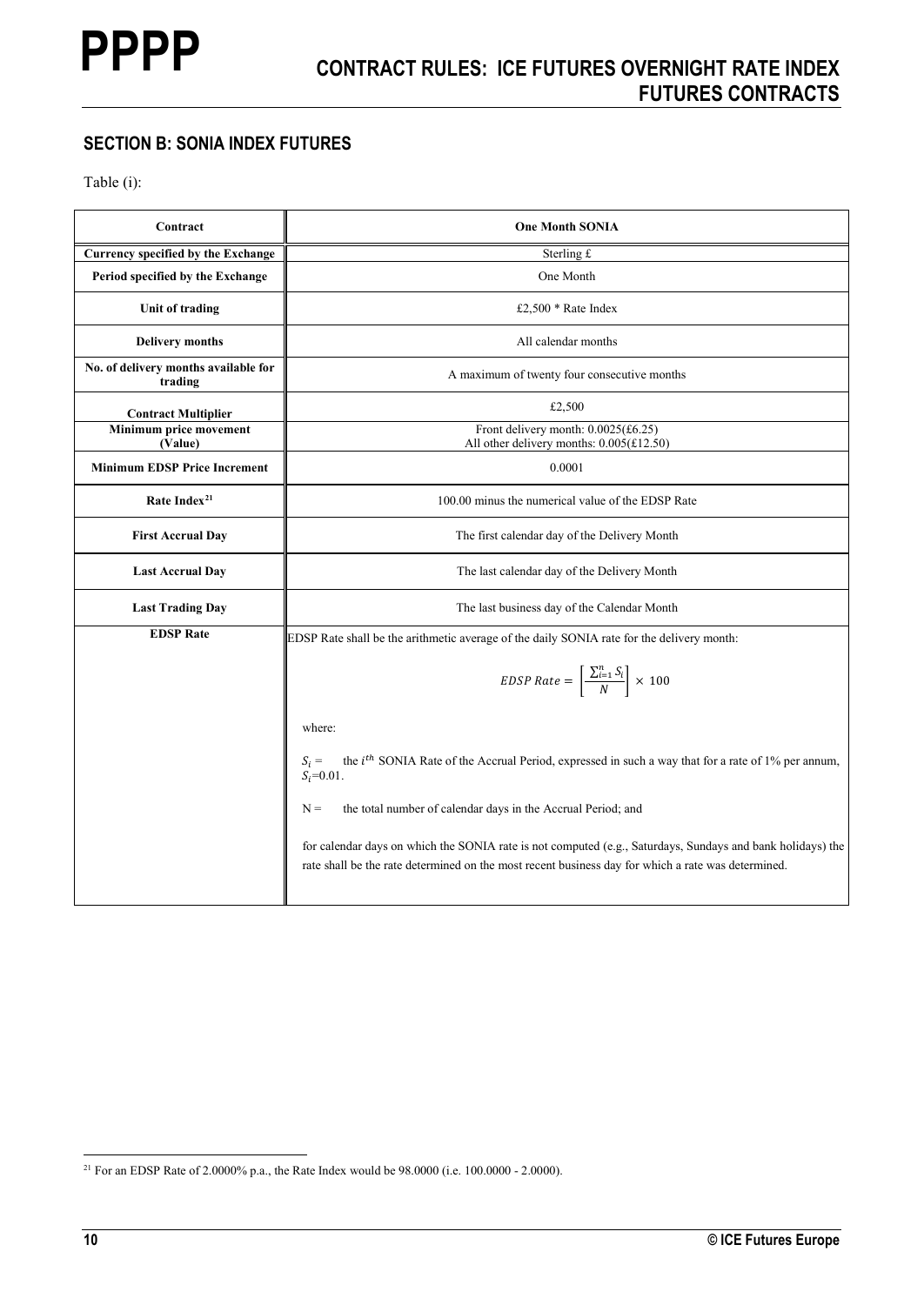# **CONTRACT RULES: ICE FUTURES OVERNIGHT RATE INDEX FUTURES CONTRACTS**

| Contract                                        | <b>Three Month SONIA</b>                                                                                                                                                                                                             |
|-------------------------------------------------|--------------------------------------------------------------------------------------------------------------------------------------------------------------------------------------------------------------------------------------|
| <b>Currency specified by the Exchange</b>       | Sterling $f$                                                                                                                                                                                                                         |
| Period specified by the Exchange                | Three Month                                                                                                                                                                                                                          |
| Unit of trading                                 | £2,500 * Rate Index                                                                                                                                                                                                                  |
| <b>Delivery months</b>                          | Mar, Jun, Sep, Dec                                                                                                                                                                                                                   |
| No. of delivery months available for<br>trading | 25 Quarterly                                                                                                                                                                                                                         |
| <b>Contract Multiplier</b>                      | £2,500                                                                                                                                                                                                                               |
| Minimum price movement<br>(Value)               | Front delivery month: $0.0025(\text{\pounds}6.25)$<br>All other delivery months: $0.005$ (£12.50)                                                                                                                                    |
| <b>Minimum EDSP Price Increment</b>             | 0.0001                                                                                                                                                                                                                               |
| Rate Index <sup>22</sup>                        | 100.00 minus the numerical value of EDSP Rate                                                                                                                                                                                        |
| <b>First Accrual Day</b>                        | Third Wednesday of the Delivery Month                                                                                                                                                                                                |
| <b>Last Accrual Day</b>                         | The business day prior to the Third Wednesday of the next quarterly Delivery Month                                                                                                                                                   |
| <b>Last Trading Day</b>                         | The business day prior to the third Wednesday of the next quarterly Delivery Month                                                                                                                                                   |
| <b>EDSP Rate</b>                                | EDSP Rate shall be the compounded average of the daily SONIA rate for the delivery quarter:                                                                                                                                          |
|                                                 | EDSP Rate = $\left[\frac{365}{N}\left\{\prod_{i=1}^{x}(A_i)-1\right\}\right] \times 100$                                                                                                                                             |
|                                                 | where:                                                                                                                                                                                                                               |
|                                                 | $x =$ the number of SONIA rates determined in the Accrual Period.                                                                                                                                                                    |
|                                                 | $N =$ the total number of calendar days in the Accrual Period; and<br>$A_i$ = the overnight return factor in respect of the $ith$ SONIA rate of the Accrual Period, determined as                                                    |
|                                                 |                                                                                                                                                                                                                                      |
|                                                 | $A_i = \left(1 + \frac{S_i \times d_i}{365}\right)$                                                                                                                                                                                  |
|                                                 | and rounded to eight decimal places, where:                                                                                                                                                                                          |
|                                                 | the i <sup>th</sup> SONIA rate of the Accrual Period, expressed in such a way that for a rate of 1% per<br>$S_i =$<br>annum, $S_i = 0.01$ .                                                                                          |
|                                                 | $d_i =$<br>the number of days that Si is applied, such that $d_i$ represents the number of calendar days<br>between the day in respect of which the rate $S_i$ is determined and the next day on which a SONIA<br>rate is published. |
|                                                 | for calendar days on which the SONIA rate is not computed (e.g., Saturdays, Sundays and bank holidays)<br>the rate shall be the rate determined on the most recent business day for which a rate was determined.                     |

<span id="page-10-0"></span><sup>&</sup>lt;sup>22</sup> For an EDSP Rate of 2.0000% p.a., the Rate Index would be 98.0000 (i.e. 100.0000 - 2.0000).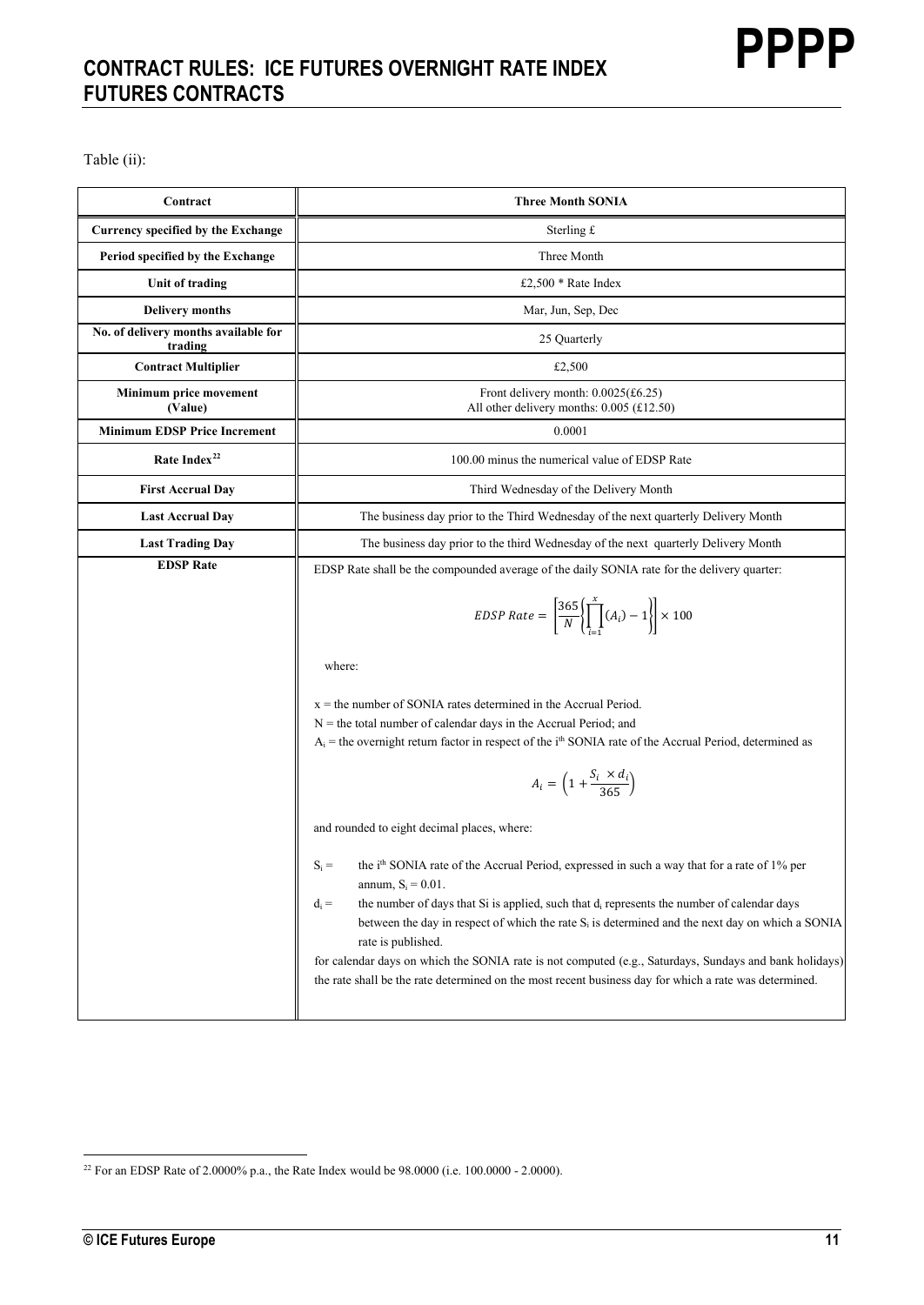# **SECTION C: SOFR INDEX FUTURES**

| Contract                                        | <b>One Month SOFR</b>                                                                                                                                                                                             |
|-------------------------------------------------|-------------------------------------------------------------------------------------------------------------------------------------------------------------------------------------------------------------------|
| Currency specified by the Exchange              | U.S. Dollar \$                                                                                                                                                                                                    |
| Period specified by the Exchange                | One Month                                                                                                                                                                                                         |
| Unit of trading                                 | \$10,000 * Rate Index                                                                                                                                                                                             |
| <b>Delivery months</b>                          | All calendar months                                                                                                                                                                                               |
| No. of delivery months available for<br>trading | A maximum of twenty four consecutive months                                                                                                                                                                       |
| <b>Contract Multiplier</b>                      | \$10,000                                                                                                                                                                                                          |
| Minimum price movement<br>(Value)               | All delivery months: 0.0025(\$ 25.00)                                                                                                                                                                             |
| <b>Minimum EDSP Price Increment</b>             | 0.00001                                                                                                                                                                                                           |
| Rate Index <sup>23</sup>                        | 100.00 minus the numerical value of the EDSP Rate                                                                                                                                                                 |
| <b>First Accrual Day</b>                        | The first calendar day of the Delivery Month                                                                                                                                                                      |
| <b>Last Accrual Day</b>                         | The last calendar day of the Delivery Month                                                                                                                                                                       |
| <b>Last Trading Day</b>                         | The last business day of the Calendar Month                                                                                                                                                                       |
| <b>EDSP Rate</b>                                | EDSP Rate shall be the arithmetic average of the daily SOFR rate for the delivery month:                                                                                                                          |
|                                                 | <i>EDSP Rate</i> = $\left[\frac{\sum_{i=1}^{n} S_i}{N}\right] \times 100$                                                                                                                                         |
|                                                 | where:                                                                                                                                                                                                            |
|                                                 | $\ S_i$ = the <i>i</i> <sup>th</sup> SOFR Rate of the Accrual Period, expressed in such a way that for a rate of 1% per annum, $S_i$ =0.01.<br>$N =$ the total number of calendar days in the Accrual Period; and |
|                                                 | for calendar days on which the SOFR rate is not computed (e.g., Saturdays, Sundays and bank holidays) the rate<br>shall be the rate determined on the most recent business day for which a rate was determined.   |

<span id="page-11-0"></span><sup>23</sup> For an EDSP Rate of 2.00000% p.a., the Rate Index would be 98.00000 (i.e. 100.00000 - 2.00000).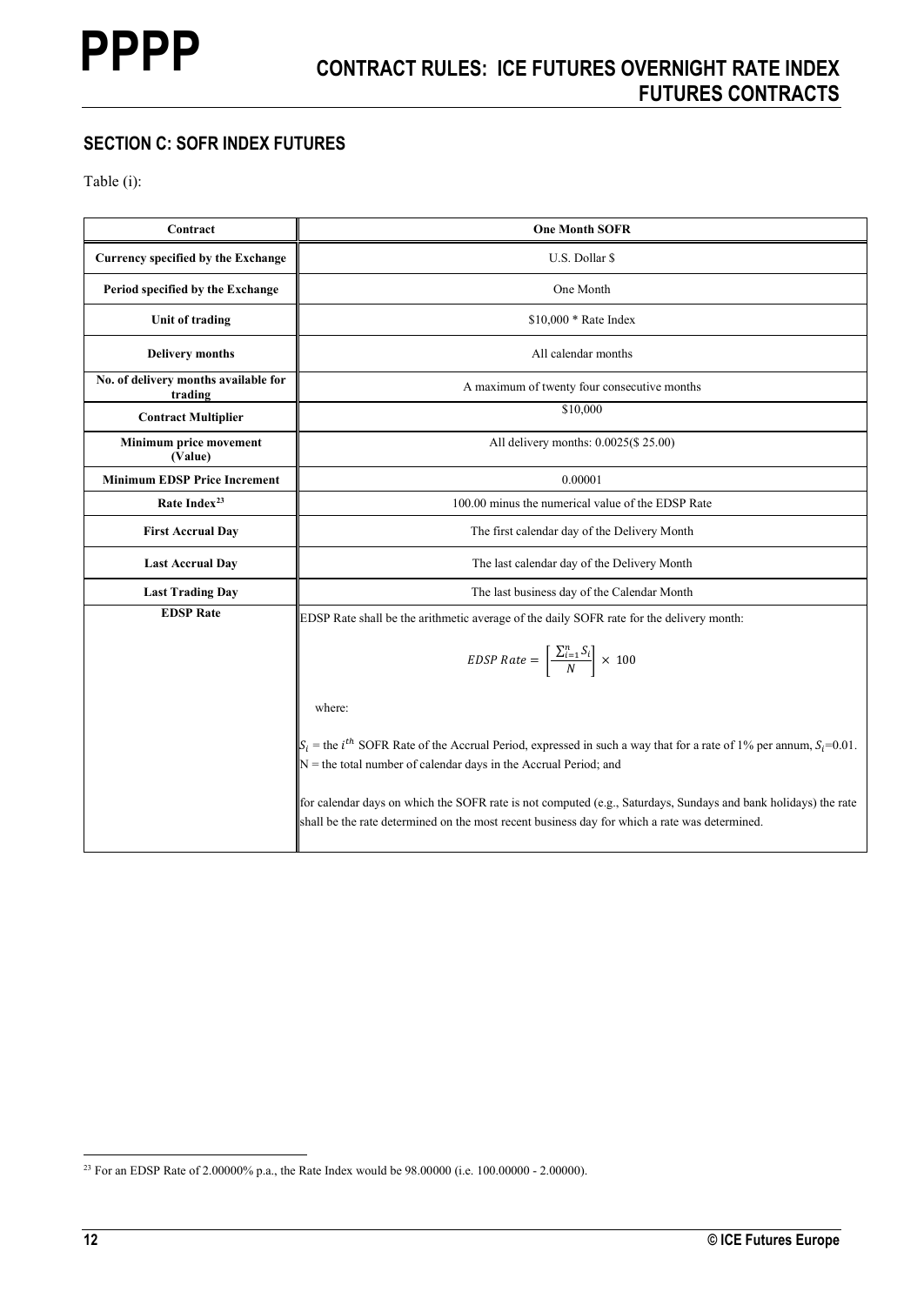# **CONTRACT RULES: ICE FUTURES OVERNIGHT RATE INDEX FUTURES CONTRACTS**

Table (ii):

| Contract                                        | <b>Three Month SOFR</b>                                                                                                                                                                                                                                                                                                                                                                                                                                                                                                                                                                                                                                                                                                                                                                                                                          |
|-------------------------------------------------|--------------------------------------------------------------------------------------------------------------------------------------------------------------------------------------------------------------------------------------------------------------------------------------------------------------------------------------------------------------------------------------------------------------------------------------------------------------------------------------------------------------------------------------------------------------------------------------------------------------------------------------------------------------------------------------------------------------------------------------------------------------------------------------------------------------------------------------------------|
| Currency specified by the<br><b>Exchange</b>    | U.S. Dollar \$                                                                                                                                                                                                                                                                                                                                                                                                                                                                                                                                                                                                                                                                                                                                                                                                                                   |
| Period specified by the<br><b>Exchange</b>      | Three Month                                                                                                                                                                                                                                                                                                                                                                                                                                                                                                                                                                                                                                                                                                                                                                                                                                      |
| Unit of trading                                 | $$10,000 * Rate Index$                                                                                                                                                                                                                                                                                                                                                                                                                                                                                                                                                                                                                                                                                                                                                                                                                           |
| <b>Delivery months</b>                          | Mar, Jun, Sep, Dec                                                                                                                                                                                                                                                                                                                                                                                                                                                                                                                                                                                                                                                                                                                                                                                                                               |
| No. of delivery months available<br>for trading | 24 Quarterly                                                                                                                                                                                                                                                                                                                                                                                                                                                                                                                                                                                                                                                                                                                                                                                                                                     |
| <b>Contract Multiplier</b>                      | \$10,000                                                                                                                                                                                                                                                                                                                                                                                                                                                                                                                                                                                                                                                                                                                                                                                                                                         |
| Minimum price movement<br>(Value)               | All delivery months: 0.0025 (\$ 25.00)                                                                                                                                                                                                                                                                                                                                                                                                                                                                                                                                                                                                                                                                                                                                                                                                           |
| <b>Minimum EDSP Price</b><br>Increment          | 0.00001                                                                                                                                                                                                                                                                                                                                                                                                                                                                                                                                                                                                                                                                                                                                                                                                                                          |
| Rate Index <sup>24</sup>                        | 100.00 minus the numerical value of the EDSP Rate                                                                                                                                                                                                                                                                                                                                                                                                                                                                                                                                                                                                                                                                                                                                                                                                |
| <b>First Accrual Day</b>                        | Third Wednesday of the Delivery Month                                                                                                                                                                                                                                                                                                                                                                                                                                                                                                                                                                                                                                                                                                                                                                                                            |
| <b>Last Accrual Dav</b>                         | The business day prior to the Third Wednesday of the next quarterly Delivery Month                                                                                                                                                                                                                                                                                                                                                                                                                                                                                                                                                                                                                                                                                                                                                               |
| <b>Last Trading Day</b>                         | The business day prior to the third Wednesday of the next quarterly Delivery Month                                                                                                                                                                                                                                                                                                                                                                                                                                                                                                                                                                                                                                                                                                                                                               |
| <b>EDSP Rate</b>                                | EDSP Rate shall be the compounded average of the daily SOFR rate for the delivery quarter:                                                                                                                                                                                                                                                                                                                                                                                                                                                                                                                                                                                                                                                                                                                                                       |
|                                                 | EDSP Rate = $\left[\frac{360}{N}\left(\prod_{i=1}^{x}(A_i)-1\right)\right] \times 100$<br>where:<br>$x =$ the number of SOFR rates determined in the Accrual Period.<br>$N =$ the total number of calendar days in the Accrual Period; and<br>$A_i$ = the overnight return factor in respect of the i <sup>th</sup> SOFR rate of the Accrual Period, determined as<br>$A_i = \left(1 + \frac{S_i \times d_i}{360}\right)$<br>and rounded to eight decimal places, where:<br>$S_i$ = the i <sup>th</sup> SOFR rate of the Accrual Period, expressed in such a way that for a rate of 1% per annum, $S_i$ = 0.01.<br>$d_i$ = the number of days that Si is applied, such that $d_i$ represents the number of calendar days between the day in<br>respect of which the rate $S_i$ is determined and the next day on which a SOFR rate is published. |
|                                                 | For calendar days on which the SOFR rate is not computed (e.g., Saturdays, Sundays and bank holidays) the rate<br>shall be the rate determined on the most recent business day for which a rate was determined.                                                                                                                                                                                                                                                                                                                                                                                                                                                                                                                                                                                                                                  |

# **SECTION D: SARON INDEXED FUTURES**

<span id="page-12-0"></span><sup>24</sup> For an EDSP Rate of 2.00000% p.a., the Rate Index would be 98.00000 (i.e. 100.00000 - 2.00000).